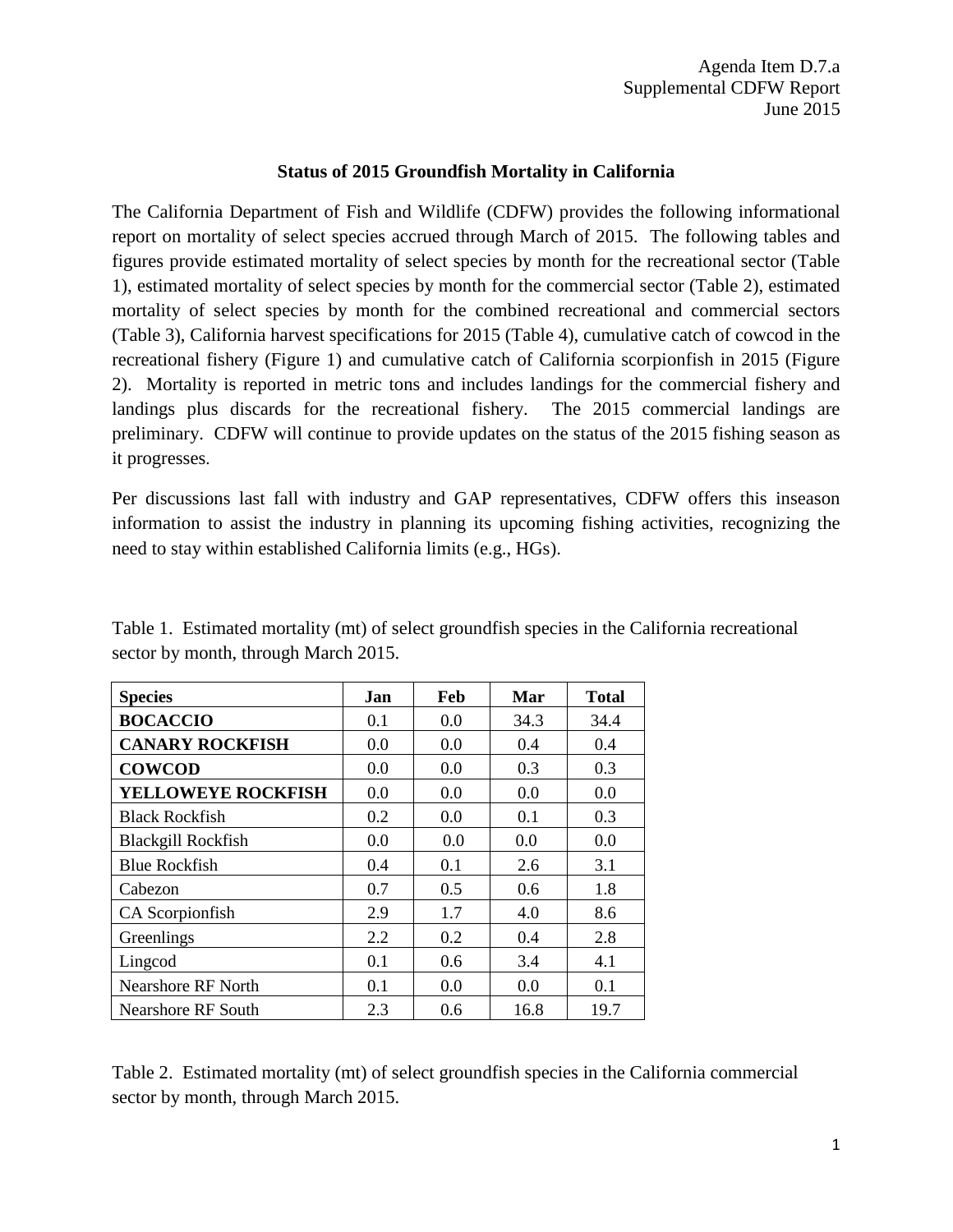| <b>Species</b>            | Jan  | Feb | Mar  | <b>Total</b> |
|---------------------------|------|-----|------|--------------|
| <b>BOCACCIO</b>           | 0.7  | 0.4 |      | 1.1          |
| <b>CANARY ROCKFISH</b>    |      |     |      |              |
| <b>COWCOD</b>             |      |     |      |              |
| <b>YELLOWEYE ROCKFISH</b> |      |     |      |              |
| <b>Black Rockfish</b>     | 6.6  | 6.2 | 10.4 | 23.2         |
| Blackgill Rockfish        | 0.8  | 0.2 | 0.3  | 1.3          |
| <b>Blue Rockfish</b>      | 0.7  | 0.4 |      | 1.1          |
| Cabezon                   | 3.4  | 0.9 |      | 4.3          |
| CA Scorpionfish           | 0.1  | 0.1 |      | 0.2          |
| Greenlings                | 0.6  | 0.2 |      | 0.8          |
| Lingcod                   | 0    | 0.1 |      | 0.1          |
| <b>Nearshore RF North</b> | 0.3  | 0   |      | 0.3          |
| <b>Nearshore RF South</b> | 10.4 | 4.1 |      | 14.5         |

Note: For the commercial sector, landings include non-trawl, non-IFQ fixed-gears for limited entry and open access sectors. Data are preliminary and mortality estimates do not include discard mortality. Blackgill rockfish landings include both IFQ and non-IFQ sectors. A blank cell ( - ) indicates no recorded landings for that species/month.

A cell with 0.0 indicates a trace amount of landing

For black rockfish, landings are from the PacFIN QSM data weekly uploads combined with CFIS landings.

| Table 3. Estimated mortality (mt) of select groundfish species in the California combined |  |  |  |
|-------------------------------------------------------------------------------------------|--|--|--|
| recreational and commercial sectors by month, through March 2015.                         |  |  |  |

| <b>Species</b>                                       | Jan  | Feb | Mar  | Total |  |
|------------------------------------------------------|------|-----|------|-------|--|
| <b>BOCACCIO</b>                                      | 0.8  | 0.4 | 34.3 | 35.5  |  |
| <b>CANARY ROCKFISH</b>                               | 0.0  | 0.0 | 0.4  | 0.4   |  |
| <b>COWCOD</b>                                        | 0.0  | 0.0 | 0.3  | 0.3   |  |
| YELLOWEYE ROCKFISH                                   | 0.0  | 0.0 | 0.0  | 0.0   |  |
| <b>Black Rockfish</b>                                | 7.4  | 6.1 | 10.5 | 24.0  |  |
| <b>Blackgill Rockfish</b>                            | 0.8  | 0.2 | 0.3  | 1.3   |  |
| <b>Blue Rockfish</b>                                 | 1.1  | 0.5 | 2.6  | 4.2   |  |
| Cabezon                                              | 4.1  | 1.4 | 0.6  | 6.1   |  |
| CA Scorpionfish                                      | 3.0  | 1.8 | 4.0  | 8.8   |  |
| Greenlings                                           | 2.8  | 0.4 | 0.4  | 3.6   |  |
| Lingcod                                              | 0.1  | 0.7 | 3.4  | 4.2   |  |
| <b>Nearshore RF North</b>                            | 0.4  | 0.0 | 0.0  | 0.4   |  |
| Nearshore RF South                                   | 12.7 | 4.7 | 16.8 | 34.2  |  |
| Table 4. California harvest specifications for 2015. |      |     |      |       |  |
|                                                      |      |     |      |       |  |

| <b>Reference point description</b> | $ACL/HG$ (mt) |
|------------------------------------|---------------|
|                                    |               |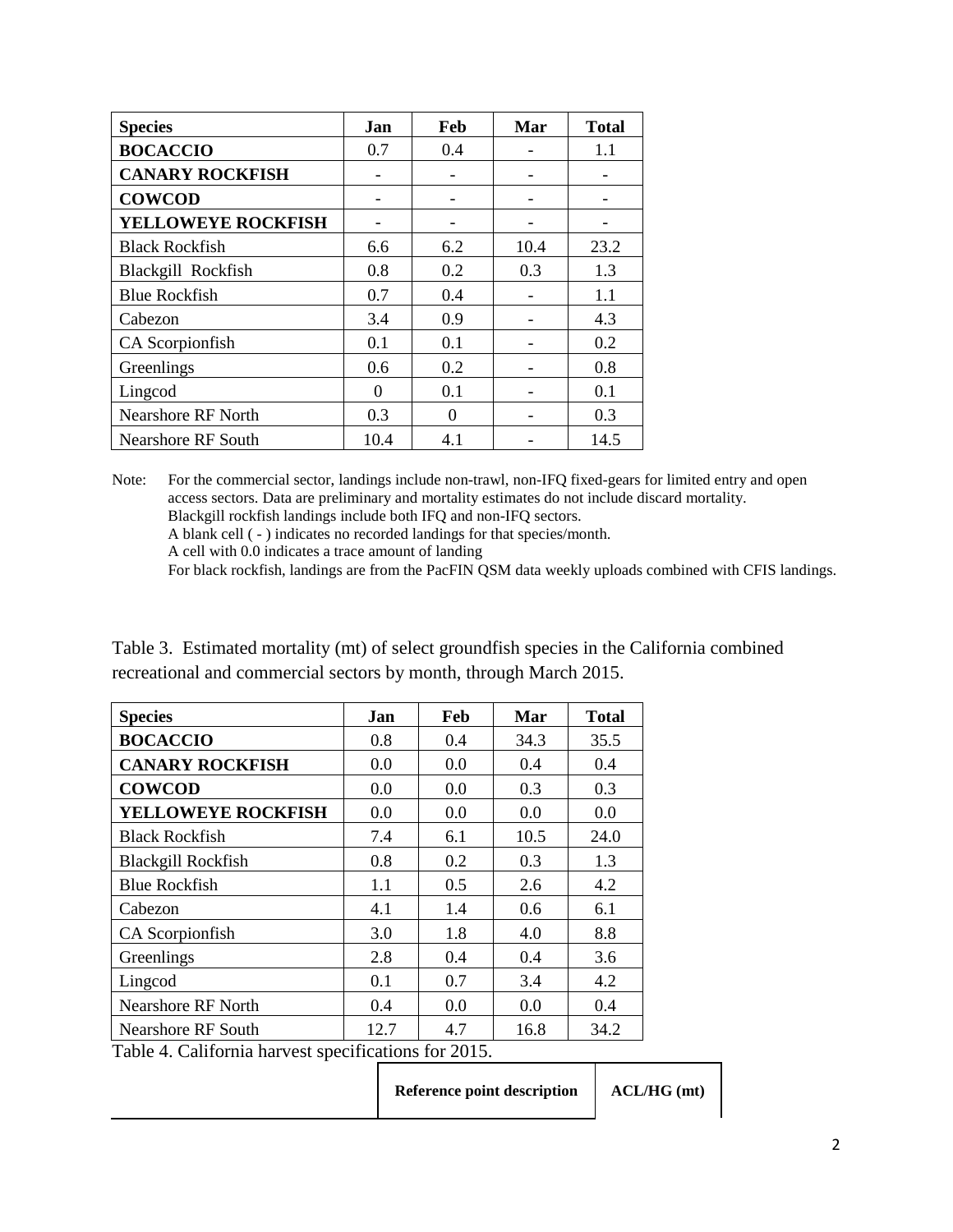| <b>Overfished Stocks</b>     |                                             |               |
|------------------------------|---------------------------------------------|---------------|
| <b>B</b> ocaccio             | $HG$ (rec)                                  | 178.8         |
| Canary rockfish              | $HG$ (rec)                                  | 24.3          |
| Cowcod                       | Non-Trawl Allocation                        | $2.5^{\circ}$ |
| Yelloweye rockfish           | $HG$ (rec)                                  | 3.4           |
| <b>Non-Overfished Stocks</b> |                                             |               |
| Black rockfish               | HG (statewide)                              | 420           |
| Blackgill rockfish           | HG (S 40°10')                               | 114           |
| Blue rockfish                | HG (statewide)                              | 236           |
| Cabezon                      | ACL                                         | 154           |
| California scorpionfish      | ACL                                         | 114           |
| Lingcod                      | <b>ACL</b>                                  | 1004          |
| Nearshore rockfish North     | HG $(42^{\circ}$ to $40^{\circ}10^{\circ})$ | 23.7          |
| Nearshore rockfish South     | $ACL$ (S $40^{\circ}10'$ )                  | 1114          |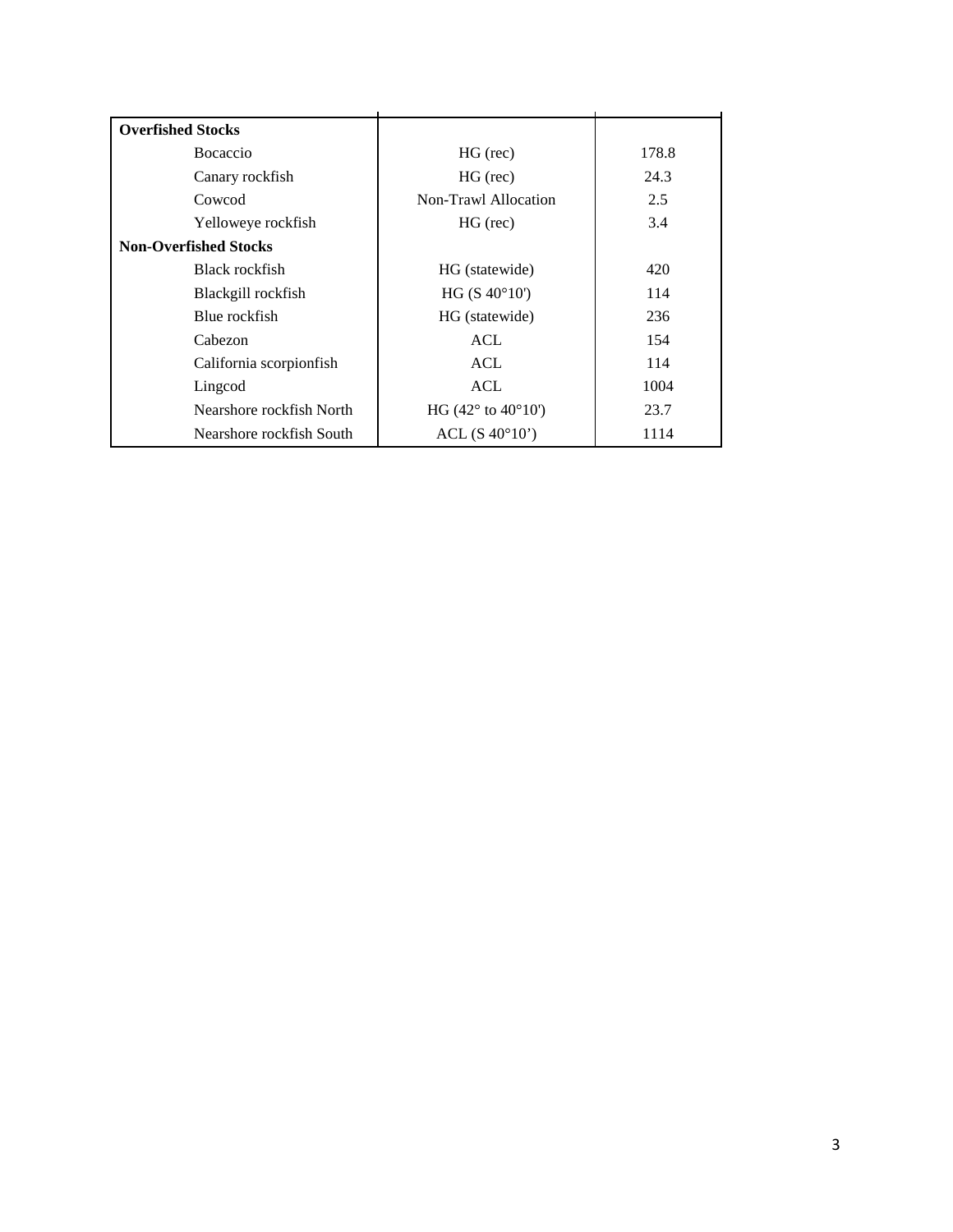

Figure 1. Cumulative mortality of cowcod in the California recreational fishery through March 20[1](#page-3-0)5 and anticipated catch values<sup>1</sup> from weekly tracking from April 1 through May 24, 2015 compared to catches in 2012-2014.

l

<span id="page-3-0"></span><sup>&</sup>lt;sup>1</sup> ACVs are an estimate of expected catch based on weekly CRFS field reports.